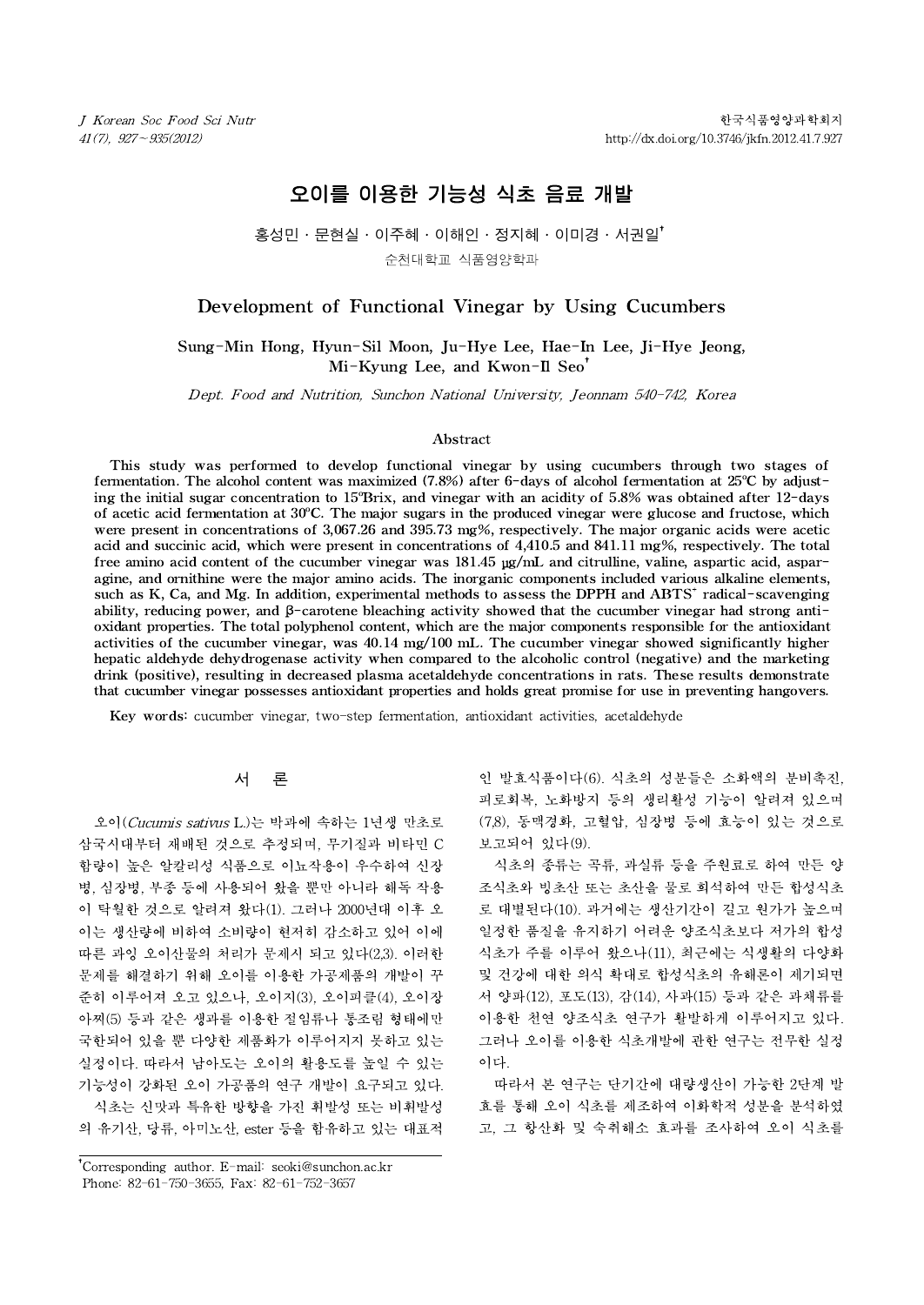기능성식품 소재로 개발하고자 하였다.

# 재료 및 방법

# 재료

본 연구에 사용된 오이(Cucumis sativus L.)는 2009년 9 월 전남 순천 지역에서 생산된 것을 구입하여 사용하였으며, 분쇄기(CM-3000, Samyang Electronics Co., Ltd, Gunpo, Korea)로 파쇄한 후 착즙한 것을 원료로 사용하였다.

### 사용균주 및 배지조성

알코올발효 균주는 Saccharomyces cerevisiae KCTC 7904를 YPD 평판배지(YPD agar, Becton and Dickinson Co., Le Pont de. Claix, France)에 계대배양한 후, YM 액체 배지(YM broth, Becton and Dickinson Co.)를 이용하여 25℃에서 24시간 정치 배양하여 사용하였다. 초산균은 Acetobacter sp. PA 97를 0.5% yeast extract, 0.5% glucose, 1.0% glycerin, 0.02% MgSO4·7H2O, 5.0% ethanol, 1.0% acetic acid의 배지 조성으로 30°C에서 72시간 진탕 배양하 여 사용하였다.

# 주모 및 종초

주모는 오이를 파쇄하여 착즙한 것에 100% 사과농축액 (72°Brix)으로 초기당도를 15°Brix로 조절한 후 Saccharomyces cerevisiae KCTC 7904를 접종하여 25°C에서 48시 간 정치 배양하여 사용하였다. 종초는 오이 알코올 발효액을 여과한 후 그 여액에 초산균주 Acetobacter sp. PA97을 접 종하여 30<sup>o</sup>C에서 200 rpm으로 72시간 진탕 배양하여 사용하 였다.

# 알코올 및 초산발효

알코올발효는 오이 착즙액 30%, 사과농축액(72°Brix) 16.52% 및 정제수 53.58%로 15°Brix가 되도록 초기당도를 조절한 후 주모 5%(v/v)를 접종하여 25°C 항온 배양기(HB-103MP, Hanbaek Scientific Co., Bucheon, Korea)에서 8일 간 배양시켰다. 초산발효는 여과된 오이 알코올 발효액에 종초 10%(v/v)를 접종하여 30°C에서 200 rpm으로 진탕 배 양기(LSI-3106R, Daihan Labtech Co., Ltd, Namyangju, Korea)를 이용하여 12일간 배양하였다.

# 알코올 함량 및 당도

알코올 함량은 시료 100 mL를 취하여 증류한 다음 Gay-Lussac 주정환산표를 이용하여 15°C로 보정하여 측정하였 다. 당도는 시료 300 μL를 취하여 당도계(Atago Pocket PAL-3, Atago Co.,Tokyo, Japan)를 사용하여 측정하였다.

# 총 산도 및 pH

총 산도는 6배 희석한 시료 5 mL를 pH 8.3이 될 때까지 0.1 N NaOH용액으로 적정하여 acetic acid의 양으로 표시하 였으며, pH는 시료 10 mL 취하여 pH meter(pH-200L, Istek Co., Seoul, Korea)를 사용하여 측정하였다.

# 유리당 및 유기산 분석

유리당 및 유기산 분석은 0.45 μm membrane filter와 Sep-pak C<sup>18</sup> cartridge(Waters Associate, Milford, MA, USA)로 여과하여 색소 및 단백질 성분을 제거한 다음 HPLC 로 분석하였다. 유리당 분석 column은 IonPac AS11-HS analytical( $4\times250$  mm, 9 um, Dionex Co., Ltd. Sunnyvale, CA, USA), 이동상은 23 mM potassium hydroxide를 사용 하였고, flow rate는 1.0 mL/min, injection volumn은 10 μL, detector는 ELSD detector를 사용하였다. 유기산 분석 column은 Inertsil ODS-3V $(4.6 \times 250 \text{ mm}, 5 \text{ µm}, GL$  Sciences Inc., Tokyo, Japan), 이동상은 dihydrogenphosphate와 phosphoric acid(pH 2.5)를 사용하였고, flow rate는 1.0 mL/ min, injection volume을 20 μL, detector는 RI detector를 사용하였다.

### 유리아미노산 분석

오이 식초 10 mL에 25 mg sulfosalicylic acid(Sigma-Aldrich Co., St. Louis, MO, USA)를 첨가하여 4ºC에서 4시 간 동안 방치시킨 후 원심분리 하여 단백질을 제거하고, 상 징액을 0.22 μm membrane filter로 여과하여 얻은 여액은 아미노산 자동분석기(Biochrom 20, Pharmacia Biotech, Stockholm, Sweden)를 이용하여 분석하였다. Column은 ultrapac 11 cation exchange resin(11 μm±2 μm)을 사용하 였고, flow rate와 buffer는 각각 ninhydrin 25 mL/hr와 pH 3.20∼10.0으로 하였으며, column 온도와 reaction 온도는 각 각 46°C와 88°C로 하였고, 분석시간은 44분 동안 분석하였다 (16).

#### 무기성분 분석

식초 용액 100 mL에 분해제(HClO4:H<sub>2</sub>SO4:H<sub>2</sub>O<sub>2</sub>=9:2:2, v/v) 25 mL를 가하여 낮은 온도에서 서서히 가열하여 완전 하게 분해한 후 여과시켜 100 mL로 정용하였다.이를 시료 로 하여 Inductively coupled plasma(Aton scan 25, Thermo Jarrell Ash Co., Franklin, MA, USA)를 사용하여 분석하였 다. 분석조건 중 RF power는 1,300 W이며, analysis pump flow rate는 1.5 mL/min으로 하였고, gas flows는 plasma: 15, auxiliary: 0.2, nebulizer: 0.8 L/min으로 하여 분석하였다 (16).

### 총 폴리페놀 함량 측정

총 폴리페놀 함량은 Folin-Ciocaltun 방법에 따라 측정하 였다(17). 즉, 시료 0.1 mL에 증류수 8.4 mL과 2 N Folin-Ciocaltun 시약(Sigma-Aldrich Co.) 0.5 mL를 첨가하고  $20\%$  Na<sub>2</sub>CO<sub>3</sub>(Junsei Chemical Co., Ltd, Tokyo, Japan) 1 mL를 가하여 2시간 방치하였다. 반응물의 흡광도는 725 nm 에서 spectrophotometer(U-1800, Hitachi Co., Ltd., Tokyo, Japan)를 사용하여 측정하였고, gallic acid(Sigma-Aldrich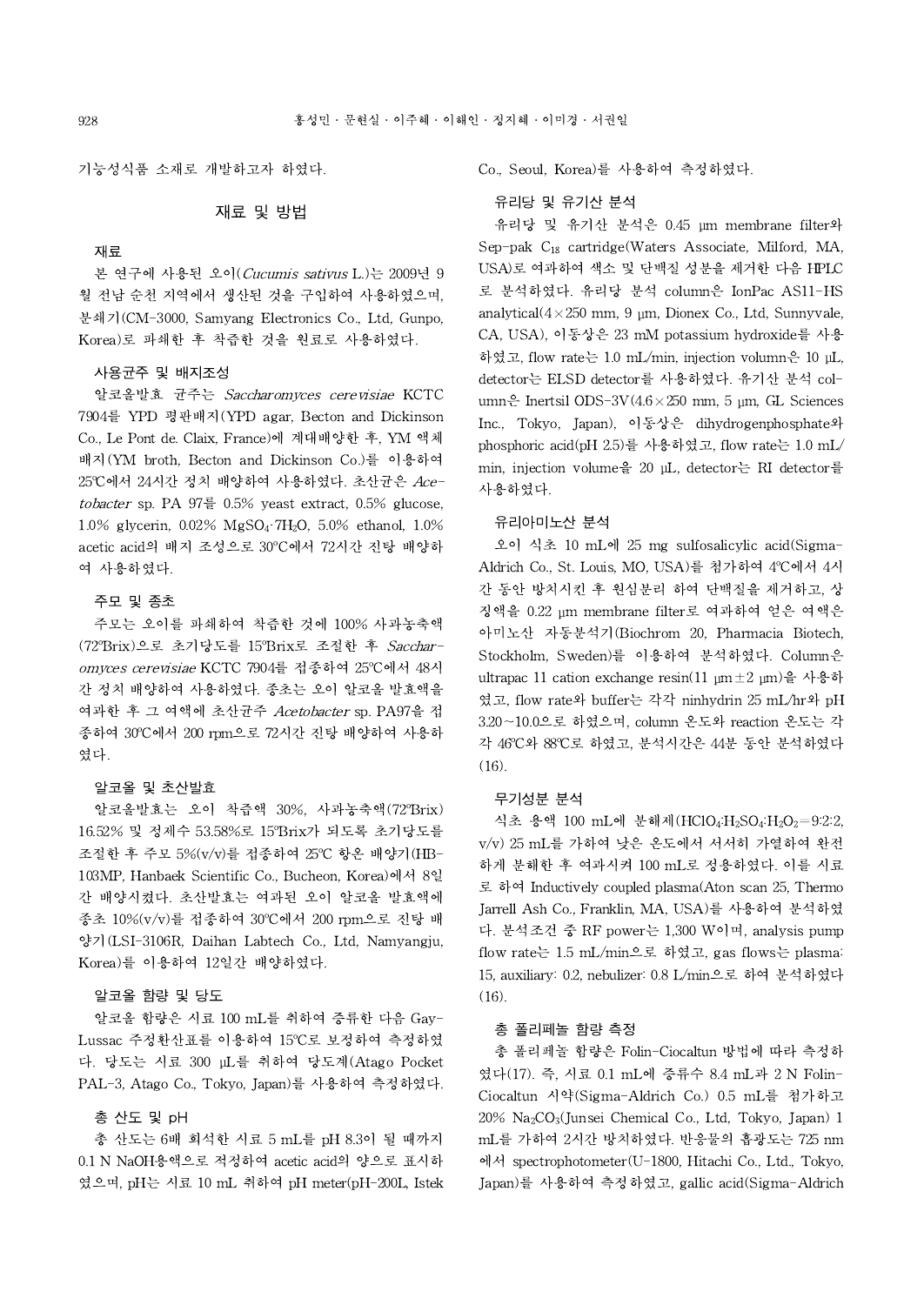Co.)를 이용한 표준곡선으로 양을 환산하였다.

# DPPH 라디칼 소거활성 측정

시료에 대한 a,a'-diphenyl-β-picrylhydrazine(DPPH) 라디칼 소거활성은 DPPH의 환원성을 이용하여 540 nm에 서 UV/Vis-spectrophotometer로 측정하였다(18). 대조구로 사용한 butylated hydroxytoluene(BHT)와 α-tocopherol (Sigma-Aldrich Co.) 농도는 0.1%가 되게 조제하였으며, 시 료 1 mL와 5×10-4 M DPPH 용액 3 mL를 5초 동안 혼합하 고 이를 암실에서 30분간 반응시킨 후 흡광도를 측정하였다. 대조구는 시료대신 ethanol 1 mL을 첨가하였으며, DPPH 라디칼 소거활성을 대조구에 대한 흡광도의 감소 비율로 나 타내었다.

# $ABTS<sup>+</sup>$  라디칼 소거활성 측정

ABTS<sup>+</sup> 라디칼 소거활성은 Re 등(19)의 방법을 변형하여 측정하였다. 7.0 mM 2,2'-azino-bis(3-ethylbenzthiazoline-6-sulfonic acid)(ABTS, Sigma-Aldrich Co.)와 2.45 mM potassium persulfate를 혼합한 후 23°C의 암소에서 16 시간 동안 반응시켰다. ABTS 용액의 농도는 734 nm에서 흡광도가 0.700±0.005 정도가 되도록 조정하였다.시료 0.1 mL와 ABTS 용액 3.9 mL을 혼합한 후 23°C에서 6분간 반응 시킨 후, 734 nm에서 흡광도를 측정하였다.

#### 환원력 측정

시료들의 환원력은 Yildirim 등(20)의 방법을 변형하여 측 정하였다. 시료 2.5 mL에 0.2 M phosphate 완충용액(pH 6.6) 2.5 mL과 potassium ferricyanide(1%, w/v) 2.5 mL를 첨가 하여 혼합한 후 50°C를 유지하면서 30분간 반응시켰다. 반응 액에 trichloroacetic acid(10%, w/v) 2.5 mL를 첨가하여 섞 은 후 3000 rpm으로 10분간 원심분리 하였다. 상징액의 1 mL 을 취해 시험관에 담고 증류수 1 mL와 FeCl<sub>3</sub>(0.1%, w/v) 0.2 mL를 첨가하여 흡광도 700 nm에서 환원력을 측정하였다.

### β-Carotene bleaching 측정

β-Carotene linoleate system을 이용한 항산화 효과의 측 정은 Mattaus(21)의 방법을 변형하여 측정하였다.클로로포 름 10 mL에 β-carotene(Sigma-Aldrich Co.) 1 mg을 용해 하여 β-carotene용액을 만든 후, β-carotene용액 10 mL를 100 mL 둥근 플라스크에 취하고, linoleic acid(Sigma-Aldrich Co.) 20 mg 및 tween 40(Sigma-Aldrich Co.) 200 mg을 첨가하여 40°C 진공회전농축기로 클로로포름을 제거 한 후 증류수 100 mL를 첨가한 다음 진탕하여 에멀전 용액 을 제조하였다. 이 에멀전 용액 0.2 mL에 시료 첨가군, 에탄 올(대조구) 및 positive control인 0.1% α-tocopherol과 0.1% BHT 용액 8 µL를 각각 첨가하여 50°C 배양기(HB-103MP, Hanbaek Scientific Co.)에서 저장하였다. 저장기간 중 0분 에서 180분 동안 15분 간격으로 490 nm에서 흡광도를 측정 하였다.

# 실험동물 사육 및 혈장 채취

오이 식초의 숙취해소 효능을 살펴보기 위하여 8주령의 수컷 Sprague-Dawley계 흰쥐 30마리를 바이오제노믹스 (Biogenomics, Seoul, Korea)로부터 구입하였다. 동물 사육 실의 환경은 항온(20±2°C), 항습(50±5%), 12시간 간격 (08:00~20:00)의 광주기로 일정한 조건을 유지하여 1주간 고형식이로 적응시킨 후 사용하였다. 알코올 투여는 Kato 등(22)의 방법을 응용하여 40% 에탄올을 체중 kg당 5 g 수 준으로 경구투여 하였다. 실험군은 난괴법에 의하여 알코올 대조군(control), 오이 식초(cucumber vinegar)군, 양성대조 군으로 현재 숙취음료로 판매되고 있는 타사제품(marketing drink)군으로 나누었다. 사람의 1회 음용량을 고려하여 오이 식초와 타사제품은 알코올 투여 30분 전에 체중 kg당 7 mL씩 각각 경구투여 하였으며, 알코올 대조군은 시료 대 신 증류수를 동일한 수준으로 경구투여 하였다. 알코올 투여 후 180분이 경과하였을 때 CO<sup>2</sup> 마취상태에서 쇄골하정맥을 통하여 채혈하였다. 항응고제 EDTA가 처리된 혈액은 2시 간 정도 실온에서 방치시킨 후 알코올 및 아세트알데히드 농도 측정을 위해 600×g에서 15분간 원심분리 하여 혈장을 분리하였다.

# 혈장 중의 알코올 및 아세트알데히드 농도 측정

알코올 농도는 측정용 kit(Roche Diagnostics Co., Indianapolis, IN, USA)를 사용하여 Cobas Intergra 800(Roche Diagnostics Co.) 기기로 분석하였다. 분석 원리는 ADH에 의하여 알코올로부터 생성되는 NADH의 함량을 정량하였 다(23). 아세트알데히드 농도는 아세트알데히드가 ALDH에 의해 아세테이트를 생성하고 NAD<sup>+</sup>라는 조효소의 도움을 받아 NADH를 생성하는데 이때 생성된 NADH의 농도를 파장 340 nm에서 측정하는 원리로 제조된 kit(Roche Diagnostics Co.)를 사용하여 측정하였다.

# 간조직 중의 효소원 분리 및 알코올 대사 효소 활성도 측정

간조직은 0.1 M triethanolamine, 0.02 M EDTA와 2 mM DTT가 포함된 완충용액(pH 7.4)을 가하여 균질기(099 CK33, Glascol, Terre Haute, IN, USA)로 마쇄하여 얻은 균 질액을  $600 \times g(4^{\circ}\text{C})$ 에서 10분간 원심분리한 후 상층액을  $10,000 \times g(4^{\circ}\mathrm{C})$ 에서 20분간 원심분리 하여 미토콘드리아 침 전물을 취하여 사용된 완충용액에 녹인 후 효소원으로 사용 하였다. 상층액은 100,000× $g(4^{\circ}C)$ 에서 1시간 초원심분리 하여 시토졸 분획을 얻어 효소원으로 사용하였다.

Alcohol dehydrogenase(ADH) 활성도는 Bergmeyer의 방법(24)에 준하여 측정하였으며, aldehyde dehydrogenase(ALDH) 활성도는 Koivula와 Koivusalo의 방법(25)에 준하여 측정하였다. 효소활성도는 Bradford의 방법(26)을 사용하여 측정한 단백질 mg당의 고유활성도로 나타내었다.

### 통계처리

이화학적 성분 분석 및 항산화 효과의 실험결과는 3반복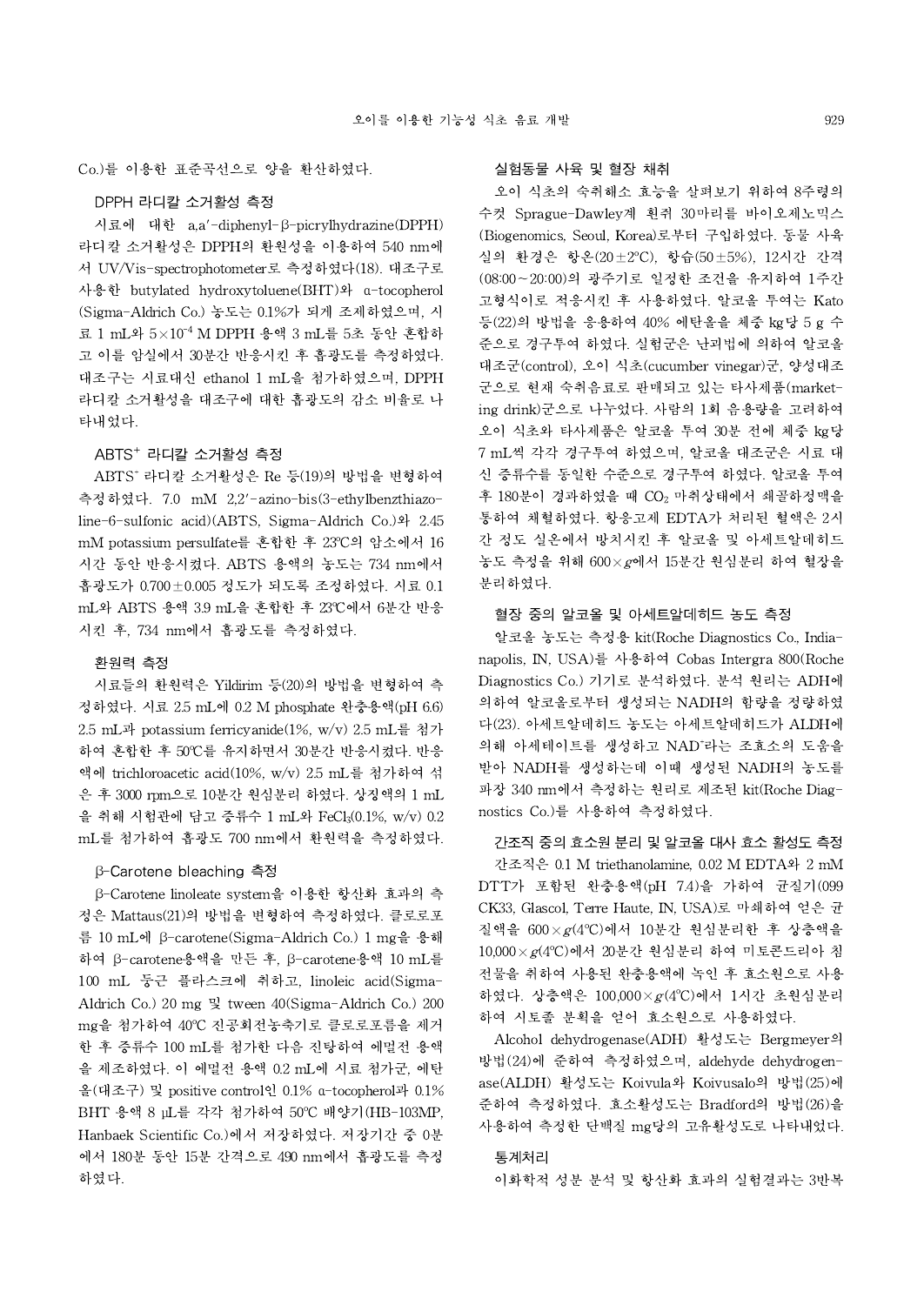한 후, 평균±표준편차로 표시하여 나타내었다.숙취효과의 실험결과는 SPSS package 프로그램(v19.0, SPSS Inc., Chicago, IL, USA)을 이용하여 실험군당 평균±표준오차로 표시하였고, 각 군의 평균치의 통계적 유의성 검정은 oneway ANOVA를 실시하였다.다군 간의 차이는 p<0.05 수준 에서 Duncan's multiple range test로 사후 검정하였다.

### 결과 및 고찰

### 오이 식초 제조

오이 자체만을 가지고 오이 식초를 제조할 시에 과실 양조 식초의 품질기준인 총산도 4.0%가 되기 어려워 사과농축액 을 이용하여 초기당도를 15°Brix로 맞춘 후 발효를 진행하였 다(27). 산업화 단계에서 발효시간은 제품의 단가를 높이는 요인이 되기 때문에 가능한 단기간에 최대의 알코올 생산을 유도해야 한다. Fig. 1A과 같이 1단계 과정인 알코올발효 과정 중 알코올 함량은 1일째부터 증가하기 시작하여 6일째 에 7.8%로 나타났으며, 6일째 이후부터는 더 이상 증가하지 않았다. 반면, 당도의 변화는 0일째부터 급격하게 감소하여 6일째에 5.8°Brix로 나타났으며, 6일째 이후부터는 더 이상 감소하지 않았다. 이는 딸기와 양파즙을 이용한 알코올발효 에서 각각 8일과 5일째에 알코올 함량이 최대로 생성되었다



Fig. 1. Production of cucumber vinegar by two-step fermen**tation.** Data values were expressed as mean $\pm$ SD of triplicate determinations. (A) Changes of alcohol and sugar content during alcohol fermentation of cucumber juice. (B) Changes of alcohol content and total acidity during acetic acid fermentation of cucumber juice.

는 Jeong등(28)과 Kim 등(12)의 보고와 유사하였다.

1단계 발효과정 종료 후, 그 여액을 기질로 2단계 과정인 초산발효를 진행하였다. 초산발효 과정 중에 알코올 함량 및 초산 함량의 변화는 Fig. 1B와 같다. 알코올 함량은 4일째 부터 급격하게 감소하기 시작하여 12일째에 과실 식초의 품 질기준인 잔류알코올 함량 1.0% 미만에 적합한 0%가 되었 으며, 초산 함량은 2일째부터 증가하기 시작하여 12일째에 5.8%로 나타났다. Park(1)은 1단계 알코올발효를 거치지 않 고 초산발효만을 통하여 제조된 오이 식초의 pH와 산도가 각각 4.63, 3.63%로 나타났으며, 이는 식초의 품질기준인 초 산 함유량 4.0%을 넘지 못하는 것이라고 보고하였다.또한 Jeong(29)은 재래적 전통 발효법이 장기간의 비위생적인 발 효과정으로 인해 이취 및 이미를 발생시키며 수율이 낮아 대량 생산 시 많은 문제점이 제기된다고 보고한 바 있다. 따라서 오이 식초 제조방법으로 단기간에 산도를 높이고 일 정한 품질을 유지할 수 있는 2단계 발효법이 전통 발효방법 보다 활용가치가 높을 것으로 생각된다.

### 유리당

오이 식초의 유리당 함량을 측정한 결과는 Table 1과 같 다. 식초의 원료 중 당분은 발효과정에서 초산균의 대사 작 용으로 대부분 산으로 변화되고 일부는 에너지원으로 이용 된다(30). 오이 식초의 총 유리당 함량은 3,462.99 mg%이었 으며, 이 중 glucose 함량이 3,067.26 mg%로 가장 높았고 이어서 fructose가 395.73 mg%로 나타났다. Seo 등(31)은 2단계 발효를 통하여 제조된 과실 식초들의 주요 유리당이 glucose(34.70 ~ 102.87 mg%), fructose(62.51 ~ 234.61 mg%) 및 sucrose(52.44~1,325.82 mg%)로 나타났으며,과실의 종 류에 따라 그 함량에 차이가 있다고 보고하였다.

# 유기산

오이 식초의 유기산 함량을 측정한 결과는 Table 2와 같 다. 오이 식초의 유기산은 acetic acid, malic acid, citric acid, lactic acid, succinic acid 및 oxalic acid로 총 5,883.98 mg% 의 함량을 나타내었다. 오이 식초의 주요 유기산은 acetic acid이었으며, 그 함량은 4,410.50 mg%로 가장 높게 나타났 다. 이어서 succinic acid, oxalic acid, lactic acid, malic acid 및 lactic acid가 각각 841.11 mg%, 332.87 mg%, 114.15 mg%, 98.18 mg% 및 87.05 mg%로 높게 나타났다. Park 등(32)은 오이과실의 총 유기산(10~25 mg·g-1FW(100~

Table 1. Contents of free sugars in cucumber vinegar (Unit: mg%)

|                   | $\sqrt{2}$ $\frac{1}{2}$ $\frac{1}{2}$ $\frac{1}{2}$ $\frac{1}{2}$ $\frac{1}{2}$ $\frac{1}{2}$ $\frac{1}{2}$ $\frac{1}{2}$ $\frac{1}{2}$ $\frac{1}{2}$ $\frac{1}{2}$ $\frac{1}{2}$ $\frac{1}{2}$ $\frac{1}{2}$ $\frac{1}{2}$ $\frac{1}{2}$ $\frac{1}{2}$ $\frac{1}{2}$ $\frac{1}{2}$ $\frac{1}{2}$ $\frac{1}{2}$ $\frac$ |
|-------------------|--------------------------------------------------------------------------------------------------------------------------------------------------------------------------------------------------------------------------------------------------------------------------------------------------------------------------|
| Free sugars       | Contents                                                                                                                                                                                                                                                                                                                 |
| Glucose           | $3,067.26 \pm 72.44$                                                                                                                                                                                                                                                                                                     |
| Fructose          | $395.73 \pm 5.66$                                                                                                                                                                                                                                                                                                        |
| <b>Sucrose</b>    | $ND^{1)}$                                                                                                                                                                                                                                                                                                                |
| Total free sugars | $3.462.99 \pm 74.62$                                                                                                                                                                                                                                                                                                     |

Data values were expressed as mean±SD of triplicate determinations.

<sup>1)</sup>ND: not detected.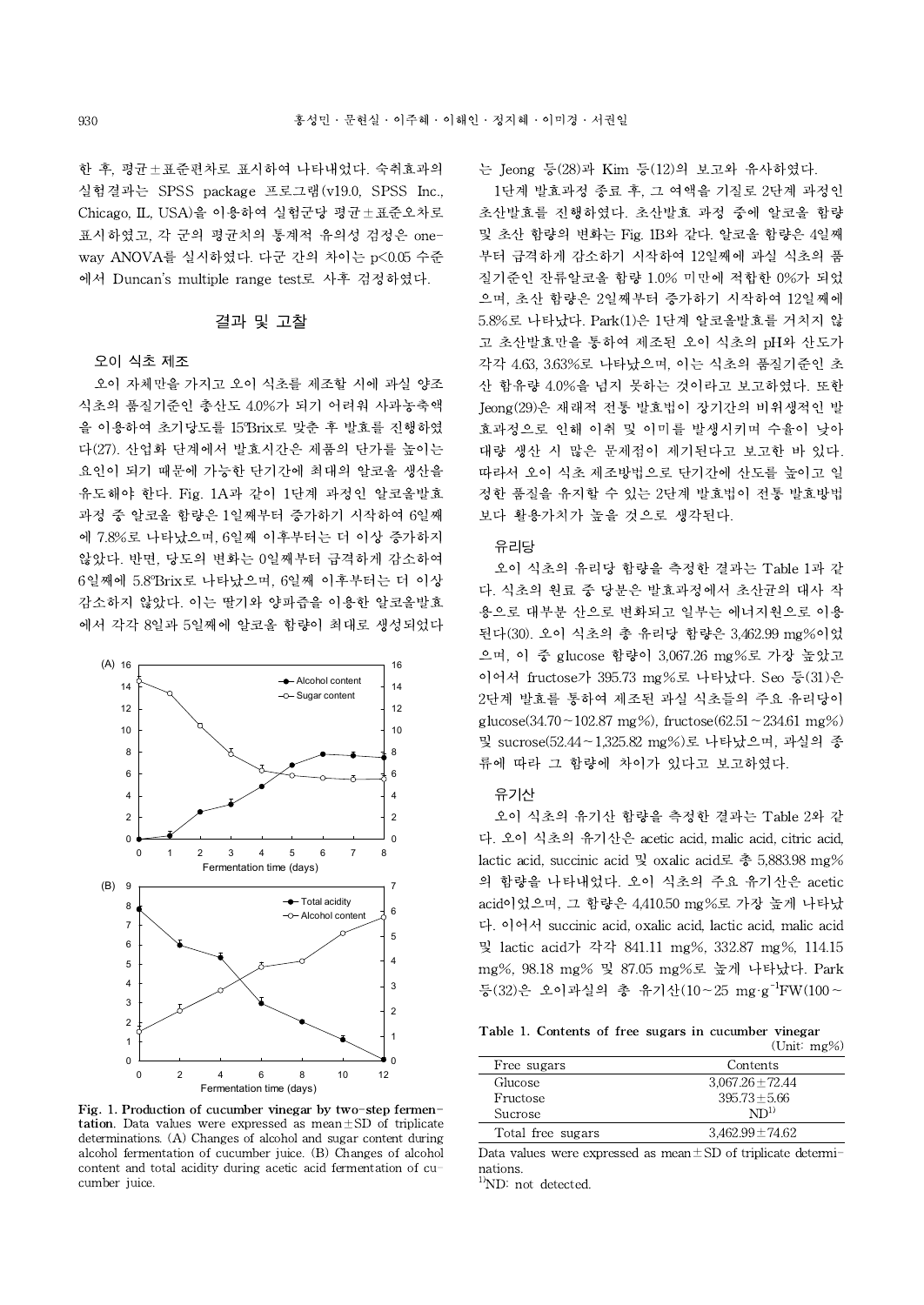Table 2. Contents of organic acids in cucumber vinegar  $(Tm+1)$ 

| Free organic acids  | Contents              |
|---------------------|-----------------------|
| Acetic acid         | $4.410.50 \pm 106.62$ |
| Succinic acid       | $841.11 + 10.07$      |
| Oxalic acid         | $332.87 \pm 20.44$    |
| Lactic acid         | $114.27 \pm 15.13$    |
| Malic acid          | $98.18 \pm 2.47$      |
| Citric acid         | $87.05 \pm 3.20$      |
| Total organic acids | $5,883.98 \pm 101.14$ |

Data values were expressed as mean±SD of triplicate determinations.

250 mg%)) 중 95% 이상을 malic acid가 차지하며, 그 외에 는 미량으로 존재한다고 보고하였다. 사과식초의 경우, acetic acid 4,601.7 mg%, malic acid 427.1 mg%, citric acid 89.9 mg% 및 succinicacid 67.8 mg%의 유기산 함량을 나타 내어(15), 본 연구에서 보당을 위해 첨가한 사과농축액이 오 이 식초의 유기산 함량 증가에 기여한 것으로 여겨진다. 따 라서 식초 제조 시 사과농축액의 첨가는 오이의 부족한 유기 산의 함량을 증가시킴으로써 그 이용가치를 증대시킬 수 있 을 것으로 기대된다. 한편, 식초의 주요 유기산인 acetic acid 를 제외하고 매실 식초(10)에서는 succinic acid가, 감식초 (33)에서는 galacturonic acid가, 포도 식초(13)에서는 tartaric acid가 높게 나타나 과실의 종류에 따라 식초의 유기산의 구성 및 함량에 차이가 있음을 확인할 수 있었다. Nakancn (34)은 acetic acid를 비롯한 유기산들이 식초의 산미와 지미 를 형성하며, TCA회로를 활성화하여 젖산분해를 촉진하는 기능성이 있다고 보고한 바 있다. 따라서 여러 과실 식초의 유기산 구성 및 함량의 차이는 각각의 미각적 특성이나 생리 활성에 영향을 미칠 것이라고 생각된다.

# 유리아미노산

오이 식초의 유리아미노산을 분석한 결과는 Table 3과 같다. 오이 식초의 유리아미노산 종류는 26종이었으며, 총 함 량은 181.45 μg/mL로 나타났다. 주요 아미노산은 citrullin,

(36). 무기성분 오이 식초의 무기성분은 ICP로 측정하여 Table 4에 나타 내었다. 오이 식초의 무기성분은 K이 1,560.75 ppm으로 가

장 높게 나타났다. 그 외에는 Mg, Ca 및 Na의 함량이 각각 71.25, 65.51 및 26.60 ppm으로 높았으며, Fe, Mn 및 Cu는 미량으로 나타났다. 이는 오이의 무기성분 분석결과 K의 함 량이 가장 높았으며, 이어서 Mg과 Ca이 높게 나타났다는 Kim 등(37)의 보고와 유사하였다. 또한 Kwon 등(38)은 감 식초, 포도 식초 등의 주된 무기성분이 K이었으며, 그 외의 성분은 식초 제조 시 부재료의 사용 및 과실의 종류에 따라 차이를 나타낸다고 보고하였다.

valine, aspartic acid, asparagine 및 ornithine이었으며, 그 외에는 미량으로 나타났다. 사과 식초는 tyrosine, aspartic acid, cystine 등(15)이, 현미 식초는 glutamic acid, alanine, valine 등(34)이, 감식초는 ornithine, γ-aminoisobutyric acid 등(35)이 주요 아미노산으로 나타나 식초마다 유리아미 노산의 함량 및 구성성분에 차이가 있음을 알 수 있었다. 이는 초산균의 종류, 원료, 발효방법, 재료 배합비의 차이 등 에 기인하는 것으로 생각된다. 또한 유리아미노산은 초산 발효 중 자화되어 38∼60%가 감소되고 특히, glutamic acid, aspartic acid 및 proline의 감소가 크다고 보고된 바 있다

### 총 폴리페놀 함량

폴리페놀은 천연물에 많이 함유되어 있는 성분으로 자유 라디칼 소거활성과 같은 항산화 활성에 매우 중요한 인자로 작용한다(39). 본 연구에서 제조한 오이 식초는 100 mL당 40.14 mg의 높은 폴리페놀 함량을 나타내었으며(Table 5), 이는 선호도 및 기호성을 고려하여 보당액으로 사용한 사과 농축액에 기인한 것으로 판단된다. 이러한 폴리페놀 함량 증가는 오이 식초의 항산화 활성을 증강시켜 기능성이 한층 강화된 오이 식초 생산을 가능케 할 것으로 여겨진다.

Table 3. Contents of free amino acids in cucumber vinegar (Unit: μg/mL)

| Table 5. Contents of free allmo acids in cucumber vinegal |                  |                               | $\overline{\text{cm}}$ , $\mu$ $\mu$ $\mu$ |  |
|-----------------------------------------------------------|------------------|-------------------------------|--------------------------------------------|--|
| Free amino acids                                          | Contents         | Free amino acids              | Contents                                   |  |
| Citrulline                                                | $33.57 \pm 2.94$ | Tyrosine                      | $2.97 \pm 0.21$                            |  |
| Valine                                                    | $26.15 \pm 3.15$ | a-Aminoisobutyric acid        | $2.60 \pm 0.29$                            |  |
| Aspartic acid                                             | $23.56 \pm 1.11$ | $\gamma$ -Aminoisobutric acid | $2.44 \pm 0.15$                            |  |
| Asparagine                                                | $15.77 \pm 1.56$ | Alanine                       | $2.40 \pm 0.15$                            |  |
| Ornithine                                                 | $12.67 \pm 0.20$ | Leucine                       | $2.38 \pm 0.37$                            |  |
| Cystine                                                   | $8.77 \pm 0.39$  | 3-Methylhistidine             | $1.83 \pm 0.12$                            |  |
| Glutamic acid                                             | $7.46 \pm 0.36$  | Homocysteine                  | $1.75 \pm 0.12$                            |  |
| Cystathionine                                             | $6.52 \pm 0.40$  | Lysine                        | $1.48 \pm 0.20$                            |  |
| $\beta$ -Aminoisobutric acid                              | $5.46 \pm 0.06$  | Histidine                     | $1.35 \pm 0.15$                            |  |
| Phenylalanine                                             | $5.43 \pm 0.30$  | Glycine                       | $1.45 \pm 0.46$                            |  |
| Ammonia                                                   | $4.81 \pm 0.26$  | Serine                        | $1.07 \pm 0.21$                            |  |
| Arginine                                                  | $4.15 \pm 0.12$  | Isoleucine                    | $0.80 \pm 0.12$                            |  |
| a-Aminoadipic acid                                        | $3.97 \pm 0.24$  | $DL + all$ hydroxylysine      | $0.58 \pm 0.20$                            |  |
| Total free amino acids                                    |                  | $181.45 \pm 4.96$             |                                            |  |

Data values were expressed as mean $\pm$ SD of triplicate determinations.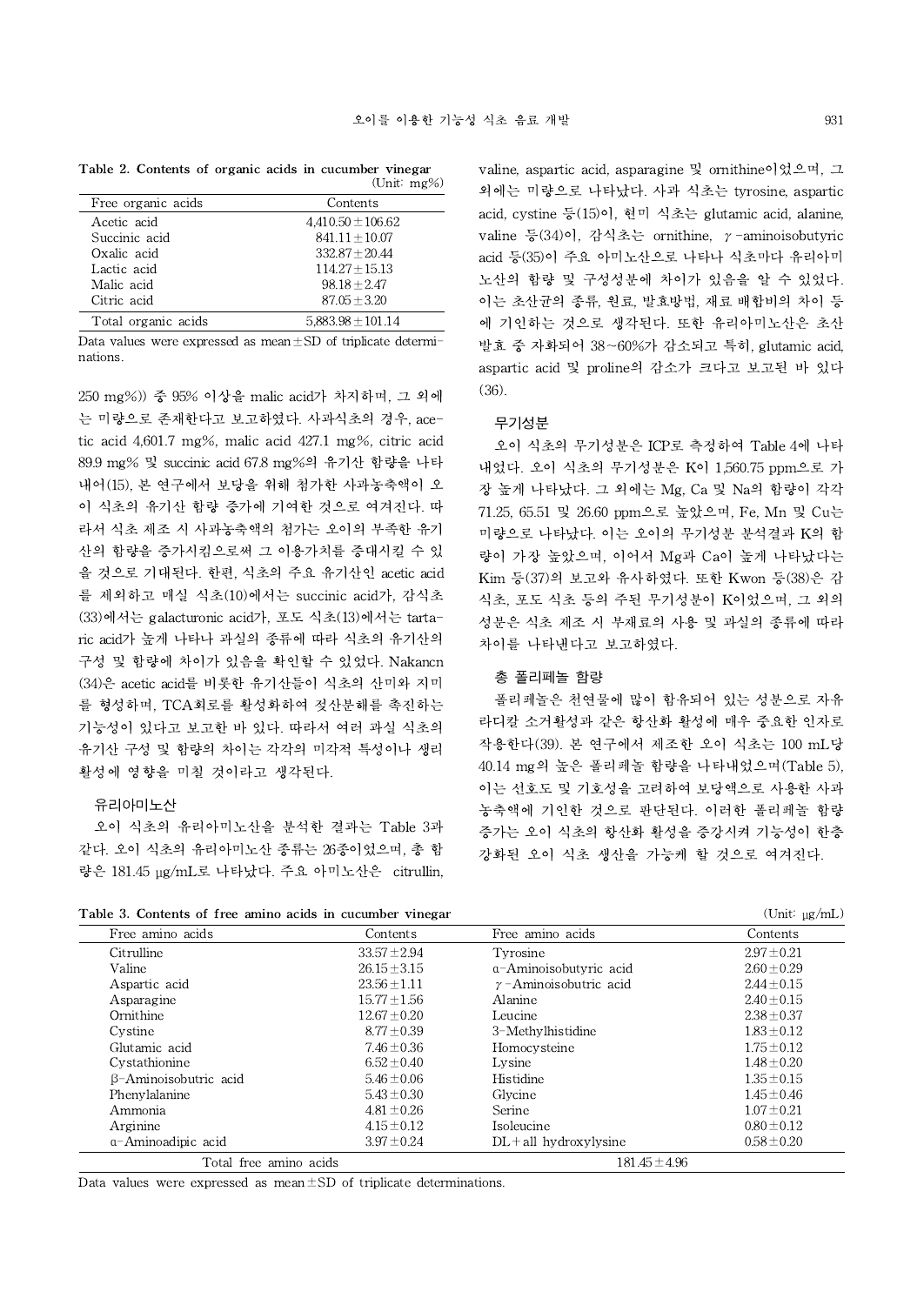|          | $\overline{C}$       |
|----------|----------------------|
| Minerals | Contents             |
| K        | $1,560.75 \pm 35.62$ |
| Mg       | $71.25 \pm 2.49$     |
| Ca       | $65.61 \pm 2.07$     |
| Nа       | $26.60 \pm 3.02$     |
| Fe       | $2.62 \pm 0.30$      |
| Mn       | $0.70 \pm 0.17$      |
| Сп       | $0.04 \pm 0.03$      |

Table 4. Contents of minerals in cucumber vinegar  $(\overline{\text{Unit}}; \text{mm})$ 

Data values were expressed as mean $\pm$ SD of triplicate determinations.

Table 5. Content of total polyphenol in cucumber vinegar (Unit: mg/100 mL)

|                  | --               |
|------------------|------------------|
| Sample           | Content          |
| Cucumber vinegar | $40.14 \pm 0.02$ |

Data values were expressed as mean±SD of triplicate determinations.

### 항산화 효과

DPPH radical 소거능에 사용되는 짙은 자색을 띄는 DPPH 는 비교적 안정한 자유 라디칼로서 천연소재로부터 항산화 물질을 검색하는데 많이 이용되고 있다(40). 오이 식초의 소 거활성은 68%로 positivecontrol인 0.1% α-tocopherol과 유 사한 활성을 나타내었다(Table 6). Lee 등(41)은 발효과정 중에 생긴 유기산 등의 추가적인 유효성분이 DPPH 라디칼 소거능 활성을 향상시킨다고 보고한 바 있다.

ABTS<sup>+</sup> 라디칼을 이용한 항산화능 측정은 potassium persulfate와의 반응에 의해 생성된 ABTS<sup>+</sup> 자유 라디칼이 시료 내의 항산화 물질로부터 수소를 제공받아 안정한 물질 로 변화됨에 따라 라디칼 특유의 푸른색을 잃게 되는 성질을 이용한 방법이다(42). Table 6과 같이 오이 식초의 ABTS<sup>+</sup> 라디칼 소거능은 79%로 높은 활성을 나타내었으며, DPPH 라디칼 소거능보다 다소 높게 나타났다. Wang 등(43)은 자 유 라디칼인 DPPH와 양이온 라디칼인 ABTS 라디칼에 결 합하는 페놀물질의 종류가 달라 라디칼의 제거능력에 차이 가 나타난다고 보고하였다.

환원력은 시료에 존재하는 reductones가 제공하는 수소 원자가 활성산소 사슬을 분해함으로써 항산화 활성을 나타 내는 것으로 항산화 활성과 직접적으로 연관되어 있는 것으 로 알려져 있다(44). 오이 식초의 환원력은 positivecontrol 인 0.1% BHT와 유사한 경향을 나타내어(Table 6), DPPH

Table 6. DPPH radical activity (AA1), ABTS<sup>+</sup> scavenging activity (AA2) and reducing power effect (AA3) of cucumber vinegar

| <b>Samples</b>                                                      | AA1(%) | $AA2$ (%) $AA3$ (nm)              |                 |  |
|---------------------------------------------------------------------|--------|-----------------------------------|-----------------|--|
| Cucumber vinegar                                                    |        | $68.47 \pm 1.08$ $79.29 \pm 0.08$ | $2.35 \pm 0.02$ |  |
| $0.1\%$ BHT                                                         |        | $96.65 \pm 0.05$ $99.55 \pm 0.14$ | $1.70 \pm 0.08$ |  |
| 0.1% a-Tocopherol 71.27 $\pm$ 0.31 95.55 $\pm$ 0.22 2.32 $\pm$ 0.05 |        |                                   |                 |  |

Data values were expressed as mean±SD of triplicate determinations.



Fig. 2. β-carotene bleaching assay of cucumber juice and **vinegar.** Date values were expressed as mean $\pm$ SD of triplicate determinations. Control: ethanol.

라디칼 소거능과 ABTS<sup>+</sup> 라디칼 소거능의 결과와 유사한 경향을 나타내었다.

오이 식초의 β-carotene bleaching을 측정한 결과는 Fig. 2와 같다. β-carotene bleaching assay는 linoleic acid와 βcarotene이 반응하여 β-carotene 특유의 주황색이 급격히 퇴색되는 것을 시료가 어느 정도 억제하는지 흡광도를 통해 알아보는 방법이다. 무첨가군에서는 시료 대신 에탄올을 첨 가하여 실험하였다. 무첨가군은 처리시간 동안 흡광도의 감 소 정도가 컸으며, 0.1% BHT와 0.1% α-tocopherol이 처리 된 양성 대조군은 높은 항산화력으로 처리시간 동안 흡광도 의 변화가 거의 없었다. 한편, 오이 식초군은 양성 대조군과 유사한 경향을 나타내어 lipid peroxyl 라디칼 소거능이 높음 을 확인할 수 있었다.

#### 숙취해소 효과

혈장 중의 아세트알데히드 농도는 오이 식초군이 알코올 대조군과 타사제품군에 비하여 각각 41%와 24% 유의적으 로 낮았으나(p<0.05, Fig. 3A), 알코올 농도는 실험군 간의 유의적인 차이가 없었다(p<0.05, Fig. 3B). 아세트알데히드 는 알코올대사 산물 중 가장 독성이 강하며 알코올성 간장해 의 주원인 물질이며 뇌로 이동하여 유해화합물로 전환되어 맥박증가, 발한, 홍조, 오심, 구토 등의 증상을 초래할 수 있 다(45,46).

간조직 중의 알코올 대사 효소 활성도를 살펴 본 결과 (Table 7) 오이 식초는 알코올 제거효소인 ADH 활성에는 유의적인 영향을 미치지 않은 반면, 아세트알데히드를 제거 하는 ALDH 활성을 알코올대조군과 타사제품군에 비하여 각각 29%, 15.5% 높인 것으로 나타났다(p<0.05). 알코올은 ADH에 의해 아세트알데히드로 전환되고 이는 ALDH에 의 해 아세트산(acetic acid)으로 산화된다. 아세트산은 아세틸 -CoA로 전환되며 구연산회로를 거쳐 에너지를 발생하거나 지방산을 합성하는데 이용되고 일부는 요나 CO<sub>2</sub>로 배설된 다(47). 그러나 과량의 알코올을 섭취하게 되면 ALDH 활성 은 감소되어 아세트알데히드 분해 속도를 늦춘다. 그로 인해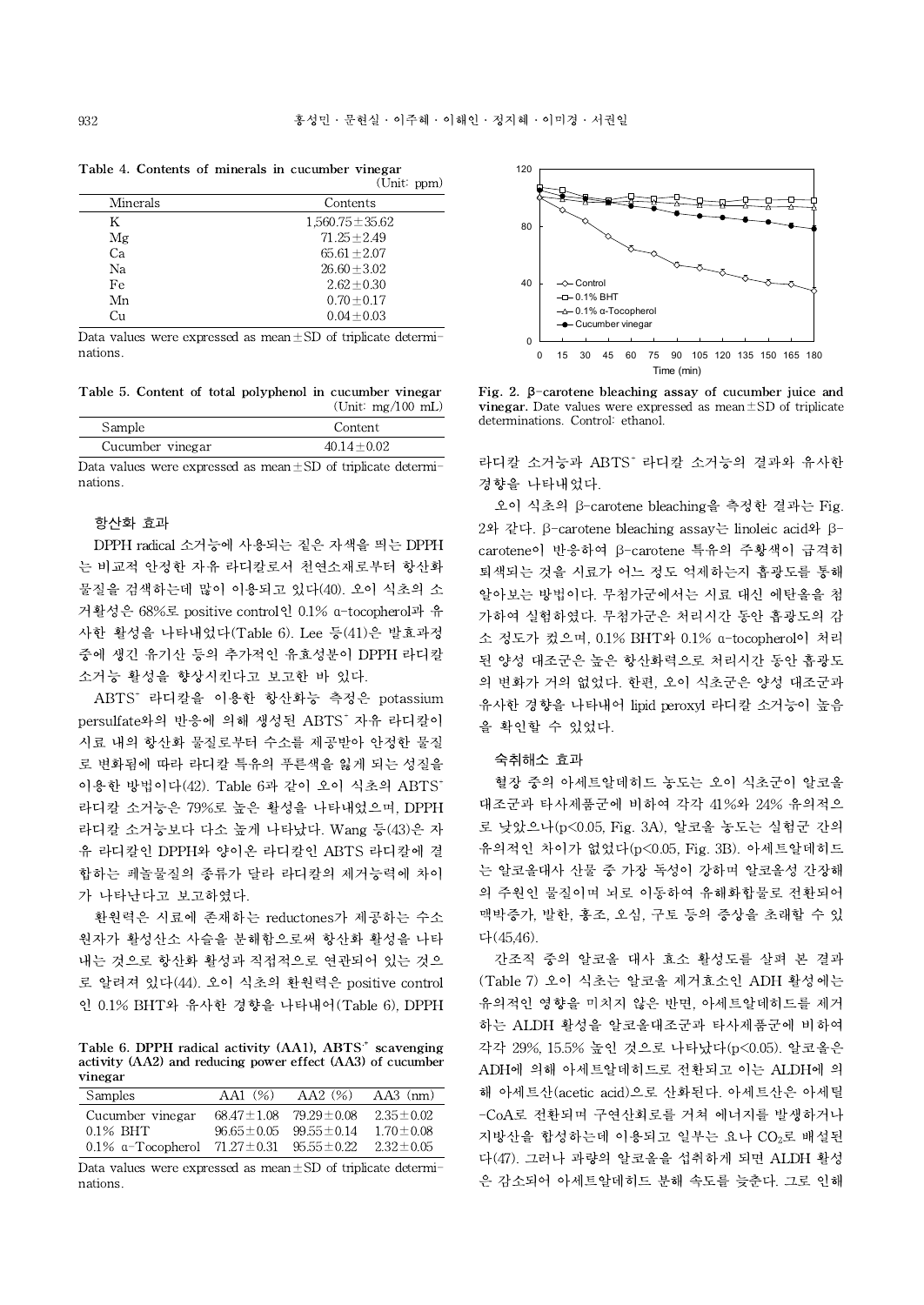

Fig. 3. Effects of cucumber vinegar on plasma acetaldehyde (A) and alcohol (B) concentrations and correlation between hepatic ALDH activity and plasma acetaldehyde concentration (C) in acute ethanol-administered rats. Data values were expressed as means $\pm$ SE (n=10). a-cThe means not sharing a common letter are significantly different among groups  $(p<0.05)$ .

Table 7. Effects of cucumber vinegar on hepatic alcohol metabolic enzyme activities in acute ethanol-administered rats<sup>1)</sup>

|                                                                                     | Control | Cucumber Marketing<br>vinegar | drink |   |
|-------------------------------------------------------------------------------------|---------|-------------------------------|-------|---|
| ADH (nmol/min/mg $2.25 \pm 0.05$ $2.42 \pm 0.05$ $2.20 \pm 0.10$<br>$protein)^{2)}$ |         |                               |       | 얶 |
| ALDH (nmol/min/mg $5.02 \pm 0.21^a$ $6.48 \pm 0.33^b$ $5.61 \pm 0.12^a$<br>protein) |         |                               |       |   |

 $\sqrt{10}$ Mean $\pm$ SE (n=10). Means in the row not sharing a common letter are significantly among groups  $(p<0.05)$ .

2)ADH: alcohol dehydrogenase, ALDH: aldehyde dehydrogenase.

체내의 아세트알데히드 함량이 높아지고 이는 간의 마이크 로좀 단백질과 높은 친화력을 가지게 되어 간 손상을 유발한

다고 알려져 있다(48). 본 실험에서 오이 식초는 ALDH 활성 을 높여 혈 중 아세트알데히드 제거에 기여하였을 것으로 사료되며, 이는 ALDH 활성이 아세트알데히드 농도와 음의 상관관계(r=0.0515, p<0.05)를 보임으로써 뒷받침된다(Fig. 3C).

이와 같이 오이 식초는 간조직의 ALDH 활성을 높이고 혈장 중의 아세트알데히드 농도를 유의적으로 낮춤으로써 숙취해소에 효과적인 것으로 평가되었다.

# 요 약

남아도는 오이의 활용도 및 그 부가가치를 높이기 위하여 오이 식초를 제조한 후 이화학적 성분을 분석하고, 항산화 및 숙취해소 효능과 같은 기능성을 조사하였다. 초기당도를 15°Brix가 되도록 조절하여 25°C에서 알코올 발효하였을 때, 발효 6일째에 7.8%의 최대 알코올 함량을 얻었으며, 이를 다시 30°C에서 12일간 초산발효 하여 산도 5.8%의 식초를 얻었다. 오이 식초의 주요 유리당은 glucose및 fructose로 그 함량은 각각 3,067.26및 395.73 mg%였고, 주요 유기산은 acetic acid 및 succinic acid로 그 함량은 각각 4410.5 및 841.11 mg%이었다. 오이 식초의 유리아미노산 총 함량은 181.45 μg/mL이었고, 이 중 citrulline, valine, aspartic acid, asparagine 및 ornithine이 주된 아미노산이었으며, 무기성 분은 K, Ca, Mg와 같은 알칼리성 원소를 다량 함유하고 있 는 것으로 나타났다. 또한 DPPH, ABTS<sup>+</sup> 라디칼 소거능, 환원력 및 β-carotene bleaching과 같은 실험방법을 통해 오이 식초의 항산화 활성을 측정한 결과 높은 활성을 나타내 었으며, 오이 식초의 주요 항산화 활성성분인 폴리페놀의 함량은 40.14 mg/100 mL이었다. 한편, 오이 식초는 급성으 로 알코올을 투여한 흰쥐의 간조직 중 알데히드 탈수소효소 활성을 높임으로써 혈장 중 아세트알데히드 농도를 효과적 으로 낮추었다. 따라서 본 연구결과를 통해 오이를 주원료로 하여 제조한 오이 식초는 상당한 항산화 및 숙취해소 효과가 있는 것으로 판단되며, 이를 기능성식품 소재로 활용이 가능 하리라 생각된다.

# 감사의 글

본 연구는 2008년도 농림수산식품부 농림기술개발사업의 연구비 지원으로 이루어진 결과이며, 이에 감사드립니다.

### 문 헌

- 1. Park KH. 2001. Studies on the optimization of fermentation condition for the production of cucumber vinegar.  $MS$ Thesis. Kyunghee University, Seoul, Korea. p 1-7.
- 2. Jeong MH.2009. A study on improvement directions and management practices of environmentally-friendly cucumber farm with emphasis on Jeonnam eastern around area.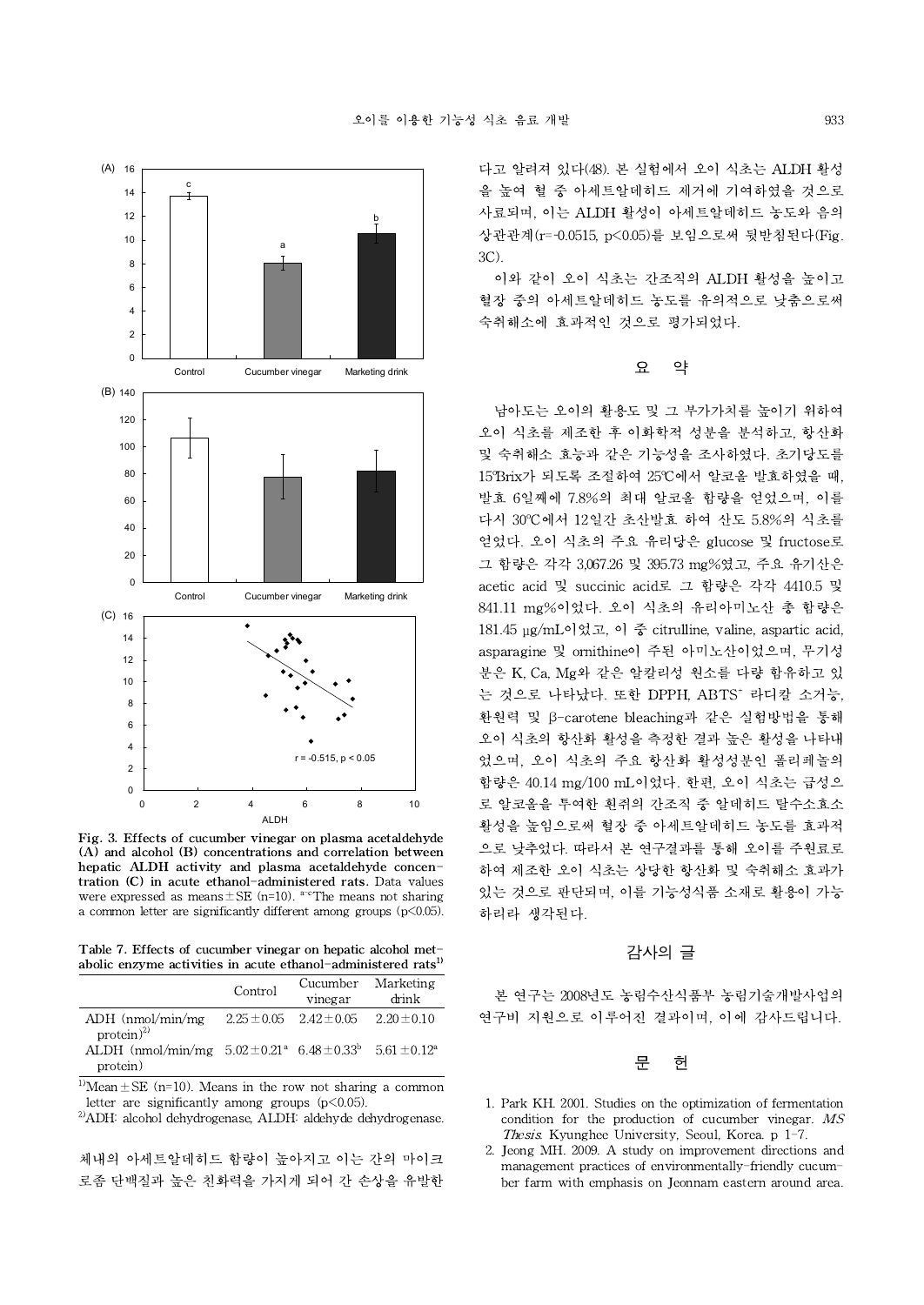MS Thesis. Sunchon University, Sunchon, Korea. p 20-25. 3. Park HS, Park WS, Kim MR. 2004. Quality characteristics of commercial *Oiji*, Korea cucumber pickle. Korean J Sci

- Technol 36: 385-392. 4. Kim JE. 2001. Effect of processing methods on quality of
- cucumber pickles. MS Thesis. Chungju National University, Chungju, Korea. p 1-46.
- 5. Jung ST, Lee HY, Park HJ. 1995. The acidity, pH, salt content and sensory scores change in *Ovijangachi* manufacturing. J Korean Soc Food Nutr 24: 606-612.
- 6. Jeong YJ, Seo KI, Kim KS. 1996. Physicochemical properties of marketing and intensive persimmon vinegars. J East Asian Soc Dietary Life 6: 355-363.
- 7. Lee DS, Ryu IH, Lee GS, Shin YS, Joen SH. 1999. Optimization effect against lipase activity in preparation of aloe vinegar by Acetobacter sp. and inhibitory. J Korean Soc Agric Chem Biotechnol 42: 105-110.
- 8. Kim DH. 1999. Studies on the production of vinegar from fig. *J Korean Soc Food Sci Nutr* 28: 53-60.
- 9. Lee SH, Shim WM. 2000. Bioactive functions of vinegar. Food Sci Inst 9: 29-36.
- 10. Ko YJ, Jeong DY, Lee JO,Park MH, Kim EJ, Kim JW, Kim YS, Ryu CH. 2007. The establishment of optimum fermenthe *H, Shim WM. 2000. Bioactive functions of vinegar.*<br> *Food Sci Inst 9: 29-36.*<br> *Food Sci Inst 9: 29-36.*<br>
Ko YJ, Jeong DY, Lee JO, Park MH, Kim EJ, Kim JW, Kim 30.<br>
YS, Ryu CH. 2007. The establishment of optimum ferme evaluation. *J Korean Soc Food Sci Nutr* 36: 361-365.
- 11. Kim SW, Park JH, Jun HK. 2002. Analysis of optimum condition for production of an onionic vinegar by two-step fermentations. *J Life Sci* 18: 1410-1414.
- 12. Kim SW, Oh EH, Jun HK. 2008. Analysis of optimum condition for alcoholic drink production using onion extract. J Life Science 18: 871-877.
- 13. Jeong YJ, Lee MH, Seo KI, Kim JN, Lee YS. 1998. The quality comparison of grape vinegar by two stages fermentation with traditional grape vinegar. J East Asian Soc Dietary Life 8: 462-468.
- 14. Jeong YJ, Seo KI, Lee GD, Youn KS, Kang MH, Kim KS. 1998. Monitoring for the fermentation conditions of sweet persimmon vinegar using response surface methodology. J East Asian Soc Dietary Life 8: 57-65.
- 15. Jeong YJ, Seo JH, Lee GD, Park NY, Choi TH. 1999. The quality comparison of apple vinegar by two stages fermentation with commercial apple vinegar. J Korean Soc Food Sci Nutr 28: 353-358.
- 16. Jeong CH, Kwak JH, Kim JH, Choi GN, Jeong HR, Kim DO, Heo HJ. 2010. Changes in nutritional components of Daebong-gam (Diospyros kaki) during ripening. Korean J tation with commercial apple vi<br>Sci Nutr 28: 353-358.<br>Jeong CH, Kwak JH, Kim JH,<br>DO, Heo HJ. 2010. Changes in<br>Daebong-gam (*Diospyros kaki)*<br>Food Preserv 17: 526-532.<br>Slinkard K, Singleton VL. 1977.
- 17. Slinkard K, Singleton VL. 1977. Total phenol analysis: automation and comparison with manual method.  $Am J Enol$ Vitic 28: 49-56.
- 18. Blois MA. 1958. Antioxidant determination by the use of a stable free radical. Nature 181: 1199-1200.
- 19. Re R, Pellegrini N, Proteggente A, Pannala A, Yang M, Rice-Evans C. 1999. Antioxidant activity applying an improved ABTS radical cation decolorizing assay. Free Radical Biol Med 26: 1231-1237.
- 20. Yildirim A, Mavi A, Kara A. 2001. Determination of antioxidant and antimicrobial activities of Rumex of aerobic life. *Bioche Symp* 61: 1-34.
- 21. Mattaus B. 2002. Antioxidant activity of extracts obtained from residues of different oilseeds. J Agric Food Chem 50: 3444-3452.
- 22. Kato S, Kawase T, Alderman J, Inatomi N, Liber CS. 1990. Role of xanthine oxidase in ethanol-induced lipid peroxidation in rat. Gastroenterol 98: 203-210.
- 23. Sund H, Theorell H. 1963. Alcohol dehydrogenase. In The Enzymes. Academic Press, New York, NY, USA. Vol 7, p 25-83.
- 24. Bergmeyer HU. 1974. Alcohol dehydrogenase. In Methods of Enzymatic Analysis. Academic Press, New York, NY, USA. Vol 1, p 428-429.
- 25. Koivula T, Koivusalo M. 1975. Different from of rat liver aldehyde dehydrogenase and their subcelluar distribution. Biochem Biophys Acta 397: 9-23.
- 26. Bradford MM. 1976. A rapid and sensitive method for the quantitation of microgram quantities of protein utilizing the principle of protein-dye binding. Anal Biochem 72: 248-254.
- 27. Food Code. 2002. Korea Foods Industry Association, Seoul, Korea. p 32.
- mentation of strawberry wine and its quality improvement. MS Thesis. Chonbuk University, Cheongju, Korea. p 20-21.
- EXECT: 28. Jeong EJ. 2007. Study on the optimum condition for fer-<br>
mentation of strawberry wine and its quality improvement.<br> *MS Thesis*. Chonbuk University, Cheongju, Korea. p 20–21.<br>
29. Jeong YJ. 1996. Optimization fo 29. Jeong YJ. 1996. Optimization for the fermentation of per-Dissertation. Yeunganam University, Daegu, Korea. p 4-12.
- 30. Moon SY, Chung HC, Yoon HN. 1997. Comparative analysis commercial vinegars in physiochemical properties, misimmon vinegar using response surface methodology. PhD<br>Dissertation. Yeunganam University, Daegu, Korea. p 4-<br>12.<br>Moon SY, Chung HC, Yoon HN. 1997. Comparative analy-<br>sis commercial vinegars in physiochemical properties, m harvest Sci Technol 8: 60-65.
- 31. Seo JH, Kim YJ, Lee KS. 2003. Comparison of physicochemical characteristics of fruit vinegars produced from two-stage fermentation. Korean J Food Nutr 8: 40-44.
- 32. Park SW,Chi SH, Hong SJ. 2002. Difference in firmness, sugars and organic acids contents of cucumber fruit based on size. J Kor Soc Hor Sci 43: 553-555.
- 33. Jeong YJ, Seo KI, Kim KS. 1996. Physicochemical properties of marketing and intensive persimmon vinegars. *J East* Asian Soc Dietary Life 6: 355-363.
- 34. Nakancn S. 1988. Food useful for preventing alcohol intoxication containing persimmon-vinegar and optimum fruits, with blood alcohol concentration reducing action. ties of marketing and intensive<br>Asian Soc Dietary Life 6: 35:<br>Nakancn S. 1988. Food useful<br>toxication containing persimi<br>fruits, with blood alcohol cor<br>Japan patent 63: 562-566.<br>Lee SW, Kwon JH, Yoon SR,
- 35. Lee SW, Kwon JH, Yoon SR, Woo SM, Jang SY, Yeo SH, Choi JH, Jeong YJ. 2010. Quality characteristic of brown rice vinegar by different yeasts and fermentation condition. J Korean Soc Food Sci Nutr 39: 1366-1372.
- 36. Kough K, Kim KS. 1999. Studies on quality characteristics of commercial vinegars. Bull Nat Sci 2: 171-187.
- 37. Kim JH, Kim MH, Oh HK, Chang MJ, Kim SH. 2007. Seasonal variation of mineral nutrients in Korean common fruits and vegetables. *J East Asian Soc Dietary Life* 17: 860-875.
- 38. Kwon SH, Jeong EJ, Lee GD, Jeong YJ. 2000. Preparation method of fruit vinegars by two stage fermentation and beverage including vinegar. Food Ind Nutr 5: 18-24.
- 39. Jeong CH, Kang ST, Joo OS,Lee SC, Shin YH, Shim YH, Cho SH, Choi SG, Heo HJ.2009. Phenolic content, antioxidant effect and acetylcholinesterase inhibitory activity of Korean commercial green, puer, oolong and black teas. beverage including vinegar. *Food Ind Ni*<br>Jeong CH, Kang ST, Joo OS, Lee SC, Shir<br>Cho SH, Choi SG, Heo HJ. 2009. Phenoli<br>oxidant effect and acetylcholinesterase in<br>of Korean commercial green, puer, oolong<br>*Korean J Food Pr*
- 40. Lee SK, Yu MH, Lee SP, Lee IS. 2008. Antioxidant activavocado. J Korean Soc Food Sci Nutr 37: 269-275.
- Lee SK, Yu MH, Lee SP, Lee IS. 2008. Antioxidant activ-<br>ities and induction of apoptosis by methanol extracts from<br>avocado. *J Korean Soc Food Sci Nutr* 37: 269-275.<br>Lee SM, Choi YM, Kim YW, Kim DJ, Lee JS. 2009. Antiox-<br>i 41. Lee SM, Choi YM, Kim YW, Kim DJ, Lee JS. 2009. Antioxidant activity of vinegars commercially available in Korean
- 42. Hong J, Wie MJ, Leem DG, Park KS, Yoon TH, No KM, Jeong JY. 2010. Evaluation of antioxidants activity through the chemical assay. *J Biomed Res* 11: 1-8.